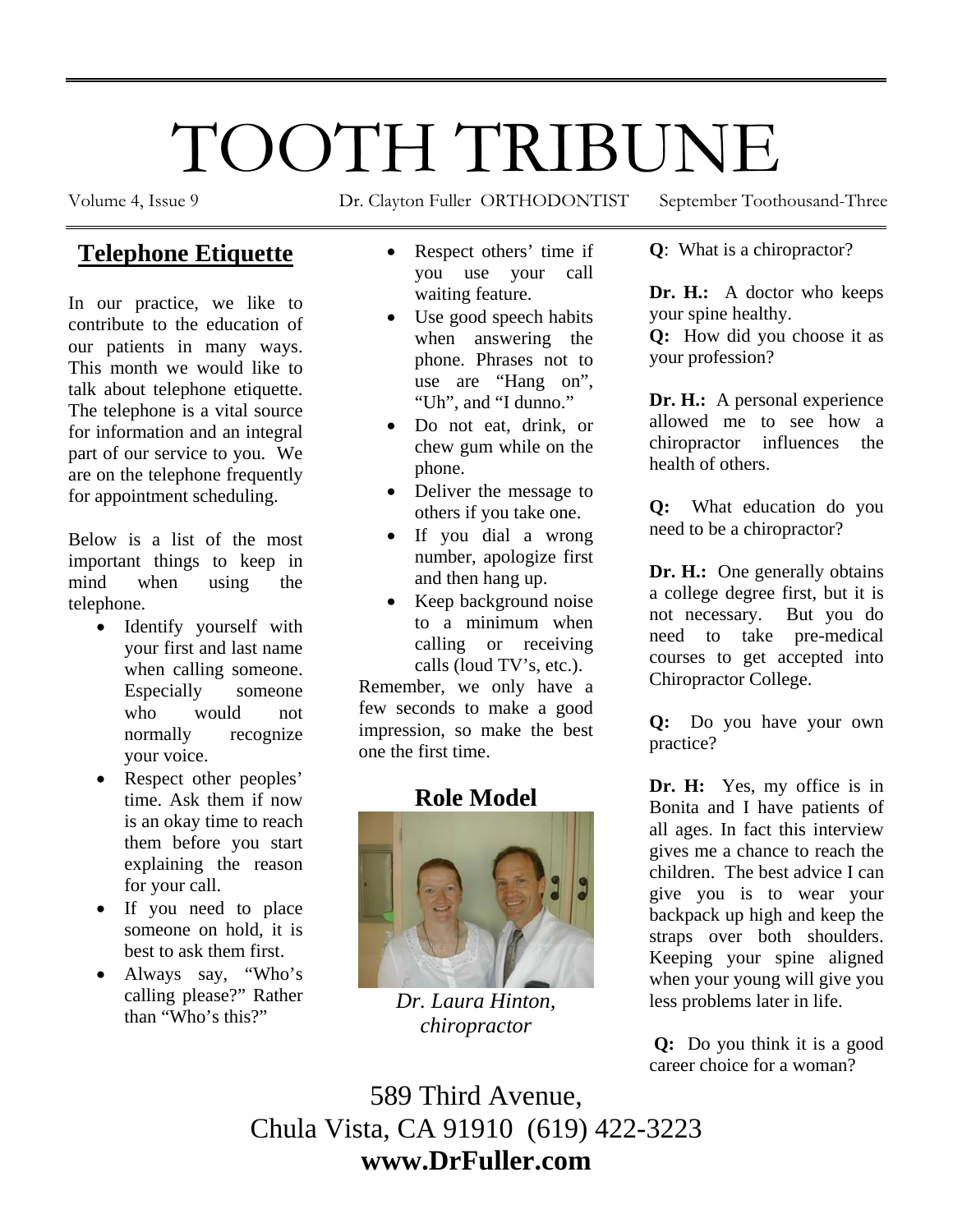**Dr. H:** Yes. Women tend to make better chiropractors because of the finesse of their movement, instead of the strength of the movement. The opportunities for women are better today than they used to be.

#### *NEW FACES WITH BRACES*

*Divina Apan O'Bryan Manglicmot Elizabeth Garcia Kimberly Parton Olivia Angeles Felix Vasquez Melissa Villa Johnny Clark Yann Belmonte Stephanie Cusguen Jesse Martinez Samuel Greenberg Michael Rodriguez Christian Semano Alex Zepeda Breanna Cockrell Ilyana Castellanos Dyllan Moses Angelo Seganti Monique Fleming David Tavarez Maria Luis Obillo Julio Machado Karen Leyba Joshua Morales Derek Llanes Rob Bowman Alyssa Moreno Liliana Rodriquez Nicole Zagornik Alicia Luallin Ariel Estrada Hailey Mayer Fabiola Garcia* 

*Michael Poyser Jill Calvert Hugo Bermudez Elva Flores Christopher Duran Maritza Hernandez-Bravo Megan Roberson Aldo Vicente-Vidal Chris Puente Erika Zagornik Ashley Spillane Lisa Marie Holmes Jordan Figg Marlene Armador Andrea Asuncion Kristine Jackson Wendy Munoz* 

#### *Perfect Smile Club*

*Adam Wilbanks Leon Lavergne Tara Araiza Janell Carpenter Amanda church Nkechi Johnson Daniel Chang* 

#### HAPPY BIRTHDAY TO:

Edward Directo, Nadiyah Salahuddin, Mark Gosnell, Jessica Reyes, Christopher Nillaga, Vanesa Fierro, Gizelle Hernandez, Charlotte Donaldson, Allison Boyle, Kyle Chandler, Jeffrey Duarte, Paul Godbey, Tasia Diaz, Donald Bonahoom, Lauren Jiminez, Derek Llanes, Nicole Reyna, Angelica Banaag, David Marino II, Timothy Reyes, Luigi Anaya, Darrell Watkins, Kristel Rayala, Katrina Schechter, Allan Pura,

Christina Blas, Chris Puente, David Anderson, Vanessa Lopez, Sandra Daigle, Bobbye Watkins, Tony Lawson, Kathy Malaney, Cory Flanagan, Malcolm Moore, Jeremy Biggs, Tyler Ruiz, Shawn Szafarski, Vincent Capito, Niel Purificacion, Paul Venegas, Jessica Marcello, Alex Ouji, Rizzi Galibut, Vanity Wong, Felipe Garcia, Mark Rigguri, Julie Forsberg, Michele Najera, Linda Clark, Elena Brooks, Laura Dimmock, Jessica Stanley, Miguel Gurrola, Becky Bair, Chezarae Zeitler, Blake Macek, Abel Oliva, Caleb Joubert, Bryan Estandian, Melony Morales, Shannon Rogge, Sidney Ibanez, Kyle Lingle, Ashley Spillane, Anjelica Albino, Jennifer Connaughy, Andy Vasquez, Sam Sarkisian, Jose Marron, Jean Childs-Moore, Javier Reyes, Emilio Nieto, Connor Pompa, Meagan Wickersham, Cody Shephard, Paolo Madla, Michelle Guerra, Hailey Mayer, Tierra Rance, Edward Honaker, Davis Reeves, Aaron Taylor, Patrick Sy, Barbara Thomas-Rutledge, Ben Mills, Marie Palo, Guillermo Lopez, Iman Autman, Cassie Best, Joslyn Lapira, Marie Albano, Jessica Cien-Mayer, Elva Flores, Michael Lien, Tori Puente, Susan Brown, Daniela Gil, Elsa Lopez, Nate Marine, Karen Leal, Joseph Temples, Brandon Santos, Paulina Gutierrez, Johnny Clark, Zachary Botterman, Colton Wood, Jake Ashworth, Kasage Wagner!